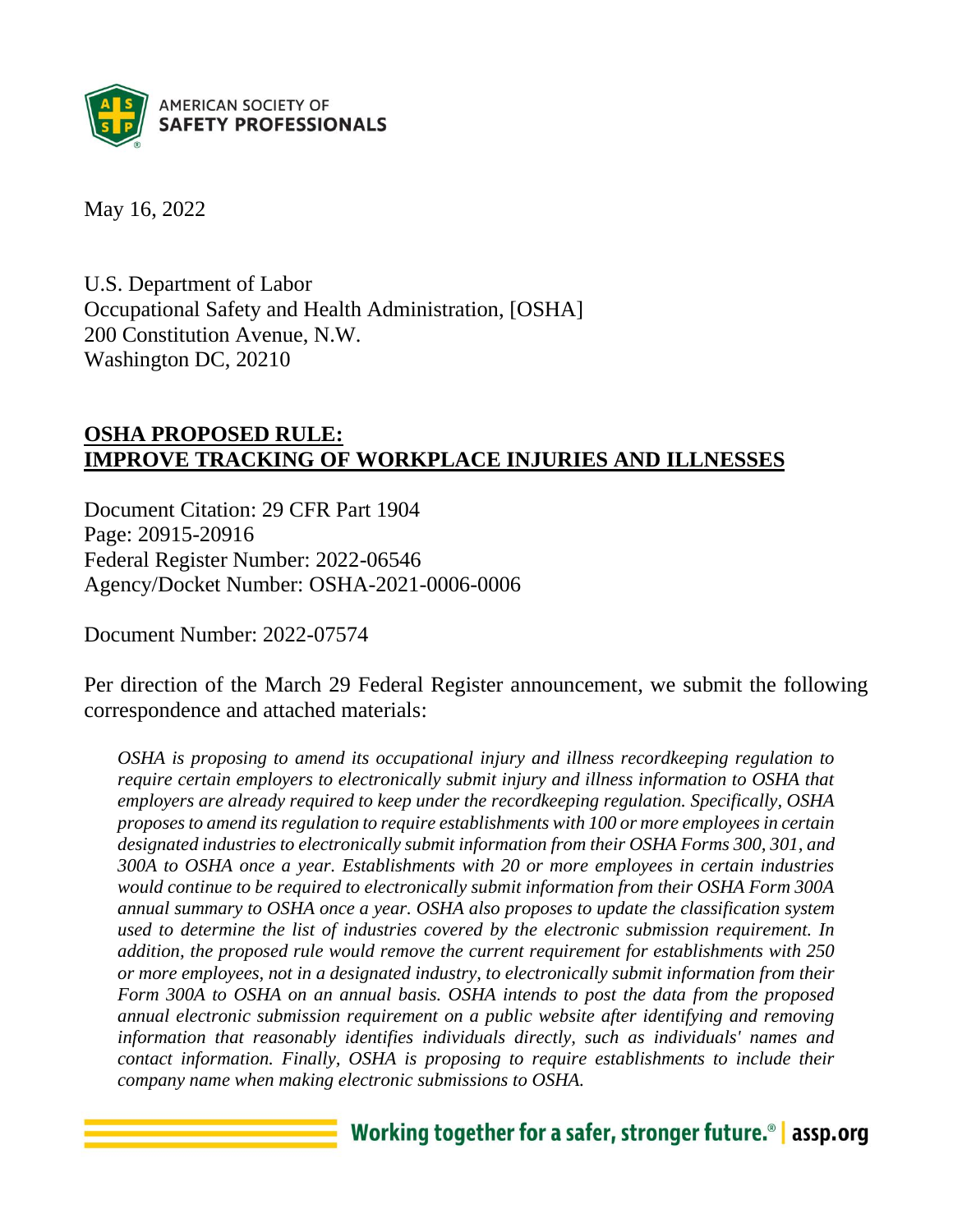

The [American Society of Safety Professionals \(ASSP\)](http://www.assp.org/) is the oldest society of safety professionals in the world. Founded in 1911, we represent over 36,000 professionals advancing workplace safety and health in every industry, in every state and around the globe. ASSP members have set the occupational safety and health (OSH) community's standards for excellence, ethics and practice for more than 100 years.

ASSP notes its [overall position](https://www.assp.org/position-statements) on this overall issue:

Injury and Illness Recordkeeping Required by OSHA

ASSP believes that data and injury rates derived from the current rule (29 CFR 1904) reveal limited, to no, leading information regarding injury causation, hazards and safety performance. Instead, they reveal more about injury management than safety management.

ASSP further believes that a revision to the rule will help OSHA better achieve the purpose of developing "information regarding the causes and prevention of occupational accidents and illnesses" as set forth in the OSH Act. Such revision will also help align employer focus on leading metrics of performance as recommended by OSHA, called for in modern occupational safety and health management systems such as ANSI/ASSP Z10 and promoted by ASSP members.

*Approved by ASSP Board of Directors on June 8, 2019*

In addition, the language below is from the [ASSP OSHA Blueprint:](https://www.assp.org/docs/default-source/default-document-library/osha-blueprint_spring-2021.pdf?sfvrsn=1b0b8547_2)

Tackle injury and illness recordkeeping

OSHA's recordkeeping rule has long been the subject of debate in the OSH profession. The rule's emphasis on data collected after injuries and fatalities occur incentivizes employers to focus energies only on these so-called lagging indicators. In practice, this focus can consume limited safety resources, and divert management's attention from assessing and eliminating risks that endanger workers.

ASSP advocates a comprehensive risk-based approach that measures leading as well as lagging indicators. Leading indicators provide critical information about an organization's true commitment to safety and health, at times acting as a better gauge of a system's vulnerabilities or effectiveness than lagging indicators.

Publishing limited lagging information misleads the public about an employer's true commitment to worker safety and health. Even worse, the misguided emphasis on lagging indicators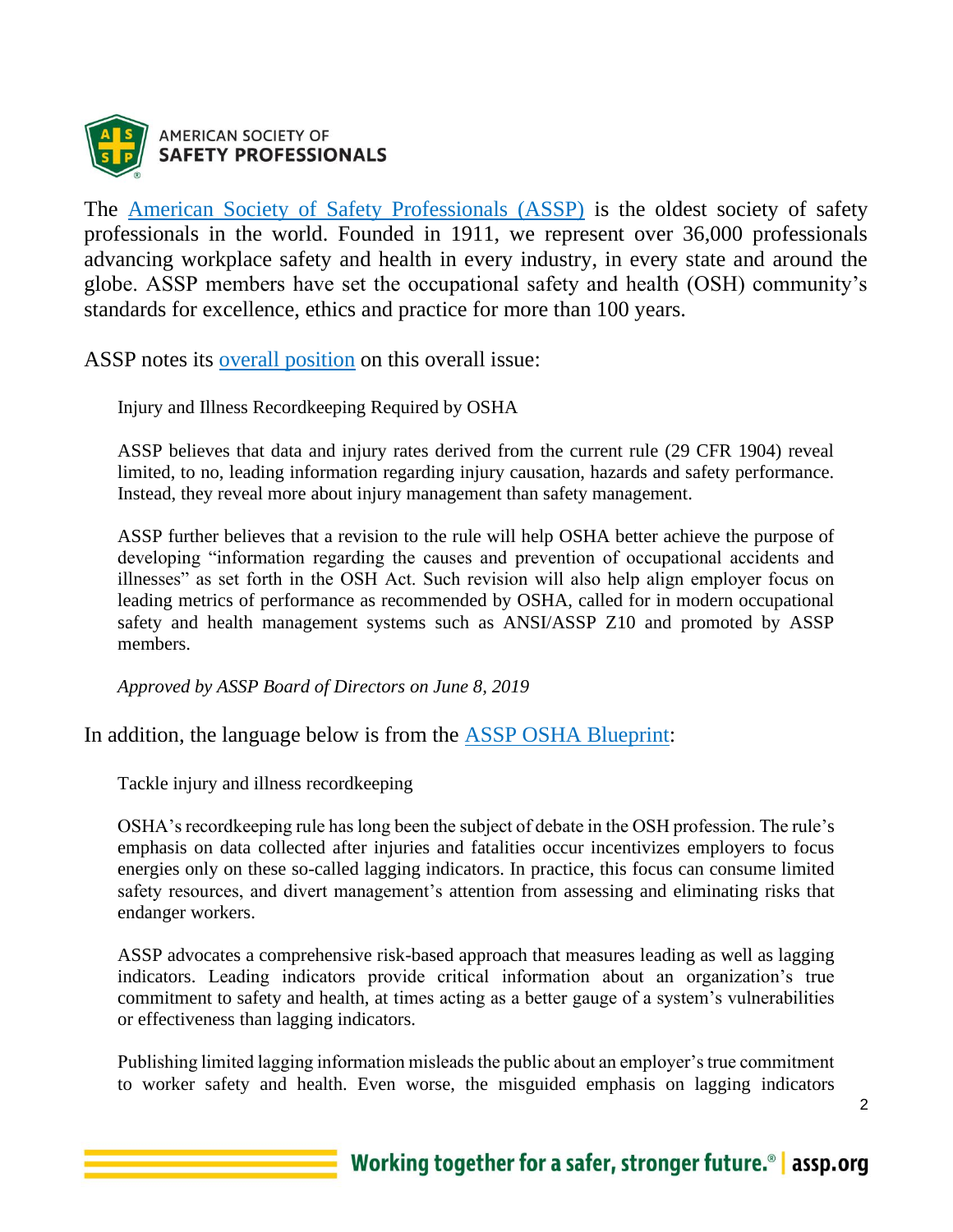

encourages the public to view the absence of adverse injury and illness data as indicative of a highly functioning safe and healthy workplace when in fact the employer could be improperly classifying injuries and illnesses (intentionally or unintentionally) or simply lucky.

OSHA's focus on lagging injury and illness data has at times created a stumbling block to systemic safety program improvements by actively discouraging employers from embracing a holistic risk-based approach. ASSP members desire a balanced set of performance metrics that are intuitive, efficient and provide data to aid safety professionals in assessing and mitigating workplace risks.

ASSP recommends that OSHA develop guidance on leading indicators and overhaul the current recordkeeping system to use both leading and lagging indicators as indicators of the effectiveness of a business' safety and health management system.

In regard to leading indicators, ASSP recently announced the approval of our [ANSI/ASSP](https://store.assp.org/PersonifyEbusiness/Store/Product-Details/productId/234233293?_ga=2.25878013.1157030628.1651239053-569325220.1651193174)  [Z16.1-2022](https://store.assp.org/PersonifyEbusiness/Store/Product-Details/productId/234233293?_ga=2.25878013.1157030628.1651239053-569325220.1651193174) standard. OSHA and the Department of Labor have been active in the development of this standard. We suggest that OSHA reference this document for technical guidance on the use of indicators to move OSH forward.

Background information on ANSI/ASSP Z16.1-2022, Safety and Health Metrics and Performance Measures, is listed below:

This standard defines requirements and expectations for organizations to establish effective measurement systems that assess safety and health performance, reduce risks, identify gaps in safety and health management systems, and drive needed improvements. It applies to all organizations and provides flexibility based on their size, type of management system and level of organizational risk. The standard can supplement requirements from government agencies, non-government organizations and other groups such as rating agencies that may have their own private or public reporting requirements.

This standard broadens the scope of metrics beyond incident rates and other failure metrics. It promotes the use of leading metrics, metrics related to success, and business impact. Business impacts include effects on productivity, quality, worker well-being, recruitment, retention, morale and engagement, absenteeism, company reputation, financial health, and shareholder value.

ASSP will be sending OSHA a hardcopy of this standard for review and consideration.

Finally, if requested, ASSP stands ready to apprise our membership of this proposed rule.